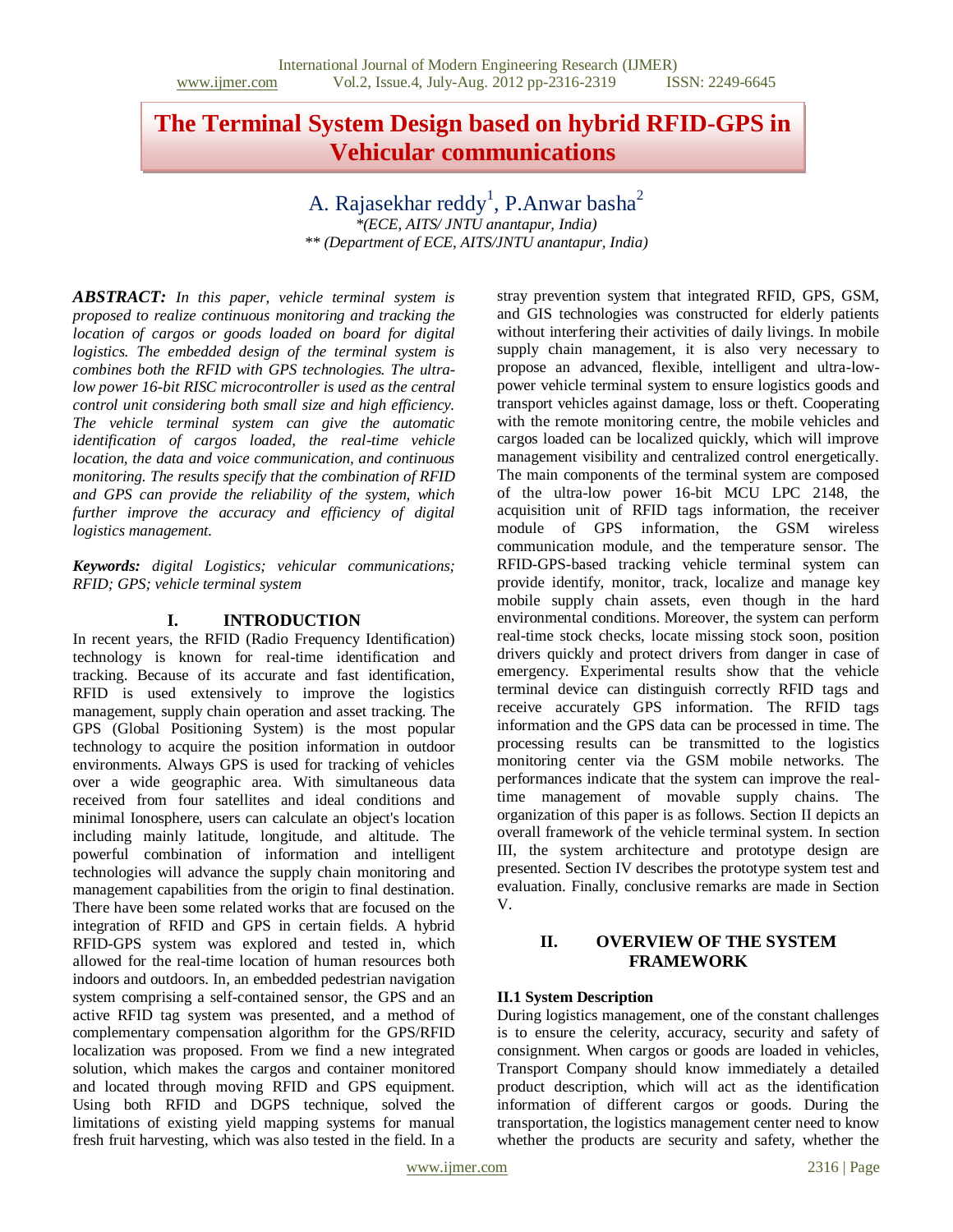products are damaged or stolen, and what is the real-time geographic position of the vehicle. When the vehicle arrives at the destination, transport company should know how many and what kind of products should be unloaded. Thus the logistics management center has to monitor more closely the supply chain using the real-time automatic visibility afforded by expert and advanced technologies such as RFID and GPS. RFID technology is stable and evolving, and it cannot be easily replicated. Therefore, RFID is becoming increasingly available in variety of fields, including manufacture, transportation, warehousing, distribution, retail, healthcare, and security. RFID systems play a key role in managing updates of stocks, transportation and logistics of the product, which enables counterfeit identification, parcel tracking, shipment monitoring and tracing, access controlling, and so on. A typical RFID system consists of a reader, tags, antennas and a connection to database management system. The reader can receive the information (a unique ID) of tags in the available range of the reader. Using the merit of accurate and fast identification and tag reading from a greater distance, all kinds of related messages can be received by the RFID reader when the tagged products are loaded or unloaded. Hence RFID can improve movable asset management accuracy and efficiency. GPS technology has provided major breakthroughs in transportation fleet management (vehicle tracking, speed, waiting time, etc.). Through GPS, the object position coordinates and the time of the determination, which is related to a value referred to as clock bias, can be obtained by picking up signals from four satellites and measure the time. So GPS is used extensively to trace, locate and navigate. Considering the advantages of RFID and GPS, we proposed to design and develop a hybrid RFID/GPS vehicle terminal system for mobile supply chain assets tracking and monitoring.

#### **II.2 Overall System Framework**

To solve accurate consignment and realize real-time monitoring service in the transport management, the overall framework of the digital logistics management system can be proposed as figure 1. Working in coordination, the system can implement corresponding function to track goods and vehicle movement in real time. Once the position and the product ID information are captured through GPS and RFID, the vehicle terminal can send the messages to the logistics monitoring center through GSM/GPRS base stations.

The system operating procedures consist of three basic stages. Firstly, when the products leave the warehouse and are handed over to transport company, the product identification data can be found by the RFID reader. Meanwhile, the product's departure and arrival information can be automatically registered as well. The transporting information of goods is sent to transport company momentarily. Then, the GPS module achieves the message (latitude, longitude, and altitude) of vehicle position; RFID reader detects whether a product data is changed. Both the product information and the combined GPS position information are sent in real time. Once the information is

inconsistent with the present manifest, the vehicle terminal system raises the alarm to ask for help towards the logistics monitoring center. Finally, when the vehicle gets to the destination and the goods are unloaded, the information database is updated immediately.



Figure 1. The overall system framework.

## **III. System Structure and Prototype Design**

## **III.1 Analysis of hardware Structure**

The hardware structure of the vehicle terminal system is depicted as Fig. 2. The main components are described as follows.



Figure 2. Block diagram of the vehicle terminal system.

**III.1.1 Micro controller:** The LPC2148 micro controllers is based on a 32-bit/16-bit ARM7TDMI-S CPU with real-time emulation and embedded trace support, that combine microcontroller with embedded high speed flash memory ranging from 32 kB to 512 kB. A 128-bit wide memory interface and unique accelerator architecture enable 32-bit code execution at the maximum clock rate. For critical code size applications, the alternative 16-bit Thumb mode reduces code by more than 30% with minimal performance penalty. Due to their tiny size and low power consumption, LPC2146/48 are ideal for applications where miniaturization is a key requirement, such as access control and point-ofsale. Serial communications interfaces ranging from a USB 2.0 Full-speed device, multiple UARTs, SPI, SSP to I2C-bus and on-chip SRAM of 8 kB up to 40 kB, make these devices very well suited for communication gateways and protocol converters, soft modems, voice recognition and low end imaging, providing both large buffer size and high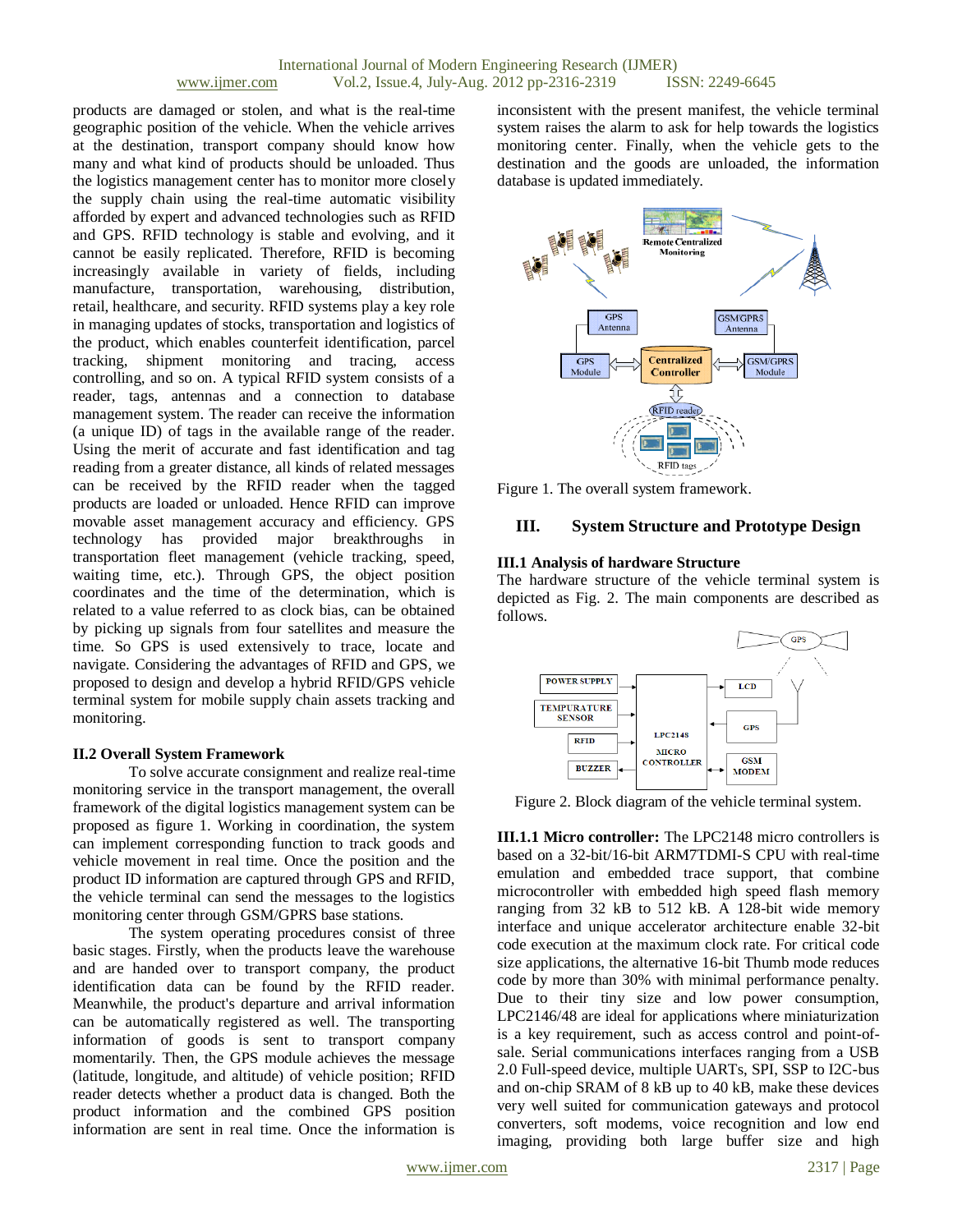processing power. Various 32-bit timers, single or dual 10 bit ADC(s), 10-bit DAC, PWM channels and 45 fast GPIO lines with up to nine edge or level sensitive external interrupt pins make these microcontrollers suitable for industrial control and medical systems.

**III.1.2 RFID reader Module:** This is used to automatically identify the products tagged within the communication range of the reader, which will be able to provide the accurate consignments and real-time automatically manifest, and improve movable asset management accuracy and efficiency.

**III.1.3 GPS Module:** It is used to provide satellite localization information to trace and locate the vehicle of transportation, such as WGS84 coordinates (latitude, longitude and altitude), time, speed, and direction.

**III.1.4 GSM Module:** It provides a communication channel to transmit product tag messages, geography location messages or emergency rescue messages, and receives commands from the transport company or the remote monitor center.



Figure 3. Prototype of the vehicle terminal system.

#### **III.2 Building the Prototype System**

As is depicted in Fig. 3, the vehicle terminal prototype system consists of a low-power microcontroller, a RFID reader, GPS module, a GSM module, power management, and other interface circuits. The LPC 2148 micro controller is chosen as the centralized control unit due to its ultra-low power.

The MCU power consumption of active mode is 280μA and only 1.6μA in standby mode. The RFID reader of the vehicle terminal is performed by a TI TRF7960 13.56MHz RFID reader, which supports the ISO 14443A/B, ISO 15693, ISO 18000-3 standards, and TI's Tag-It RFID protocol. The GPS and GSM functions of the vehicle terminals are performed by a FALCOM JP7-T GPS receiver module and a Siemens TC35-i GSM module. JP7-T is a standard receiver using the L1 band and C/A coding by stand alone positioning with 12 channels, 10m position accuracy, 0.1m/s velocity accuracy and its power consumption is 200mW in continues mode. Working in coordination, the vehicle terminal system provides the ability to capture and trace supply chain assets movement in real time. The system supports combined RFID and GPS message reporting. We can also create custom rules associated with products or vehicles passing into or out of the zone that may trigger further actions or messages.



Figure 4. The operation flow of the vehicle terminal system.

#### **III.3 System operation flow**

The vehicle terminal system operation flow is depicted as Fig.4. Once a new freight event occurs, the RFID reader will continuously read RFID tags. Then the data combined with GPS position are sent to the remote monitor center for further processing through GSM communication module. Meanwhile a real-time automatic manifest is generated, including data from RFID tags with a unique ID which describes a tagged product's manufacturer, type, and serial number. When a legal unload event happens, related database will be updated. If a transportation case is completed, the system will enter standby mode and wait for a next freight event.

Whenever an abnormal situation happens, the vehicle

Terminal system will immediately send out a message Containing the product's status and GPS information to the remote monitor center. After the monitor center receives the data packet, it will manage or convert the longitude and latitude coordinates, and combine this location with other basic information such as product characteristics, type, material, shape and size to generate the complete information needed for search and assistance tasks.

#### **IV. EXPERIMENTS AND RELATED RESULTS**

We have conducted related experiments and evaluations in a simulation transportation scene. The vehicle terminal system was mounted at an automobile carrier. Each product has a fixed RFID tag working at 13.56MHz band, which supports ISO15693 protocol and provides 9600bps communication link. When the products tagged enter the operational zone of the RFID reader, each of unique ID is acquired. Meanwhile,